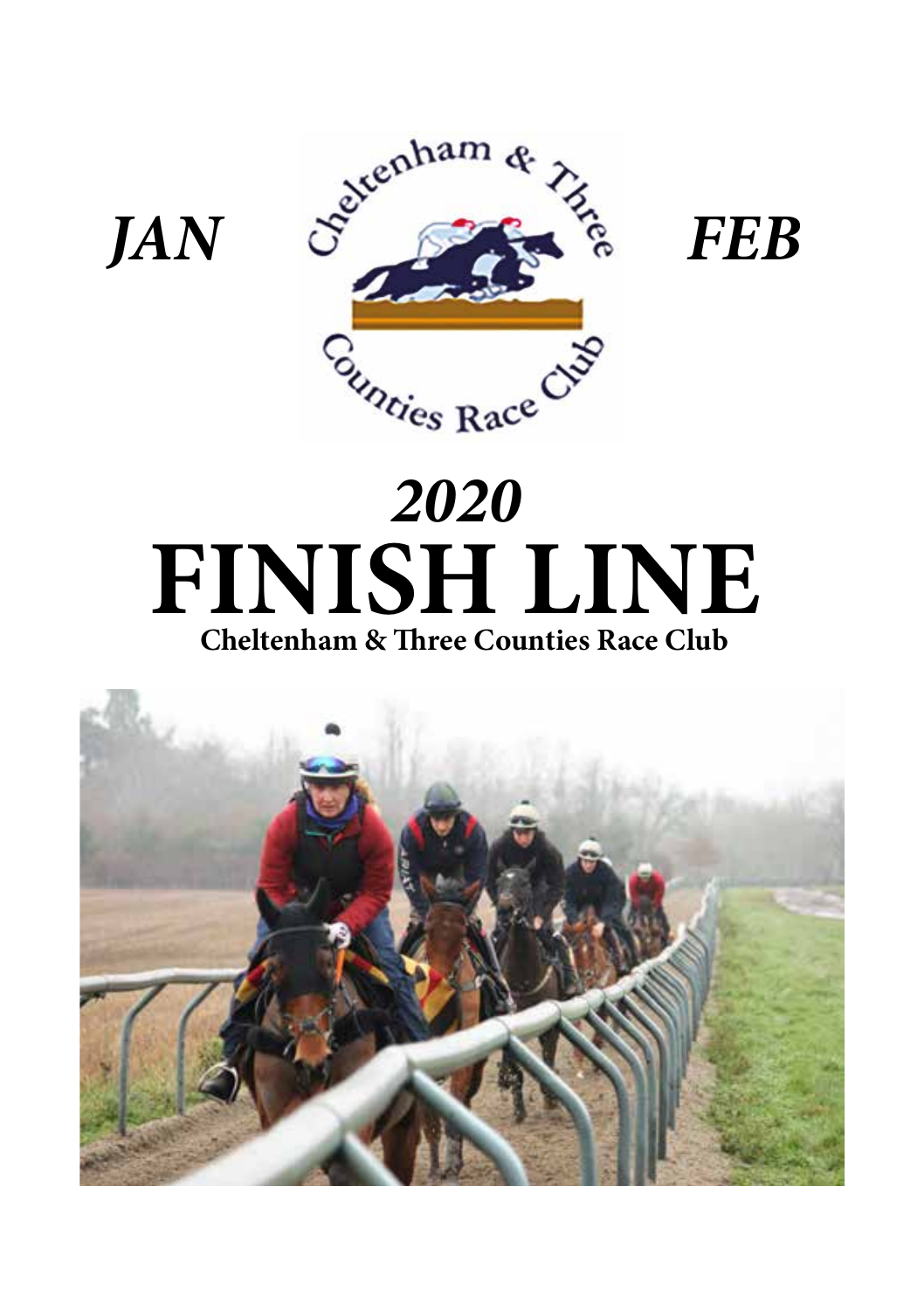

**RUBY WALSH**

**BE PART OF THE PUNCHESTOWN EXPERIENCE**

**FESTIVAL 2020 TUESDAY 28 APRIL – SATURDAY 2 MAY** 

**PUNCHESTOWN.COM**

# RICHARD DAVIS AWARD

For the Top Conditional Jockey riding at Cheltenham, Chepstow, Hereford, Ludlow Stratford, Warwick and Worcester during the period  $6<sup>th</sup>$  May 2019 – 26<sup>th</sup> April 2020

(Sponsored by the Cheltenham &Three Counties Race Club)

Scoring: a Winner 10 points, a Second 7 points, a Third 4 points, a Fourth 2 points.

#### Latest placings (up to and including 4<sup>th</sup> February 2020)

| 1st             | <b>Connor Brace</b>  | $239$ pts | tenham.                   |
|-----------------|----------------------|-----------|---------------------------|
| 2 <sub>nd</sub> | Jonjo O'Neill Jr     | 183 pts   |                           |
| 3 <sup>rd</sup> | <b>Ben Jones</b>     | $143$ pts |                           |
| 4 <sup>th</sup> | <b>Bryan Carver</b>  | 107 pts   | Unties Race <sup>CV</sup> |
| 5 <sup>th</sup> | <b>Charlie Price</b> | 86 pts    |                           |

Richard Davis was a talented jump jockey tragically killed in a fall over fences in 1996.

This award is named in his memory.

## *Tipster Competition*

With the recent introduction of a Bi-Monthly Newsletter club members can find the up to date standings on the website at the beginning of each month as always as they will now not be published in the newsletter. Should you have any questions about your entry, or its status, please contact Tony Coleman, either on 07795 146242 or by e-mail at tonyandles@aol.com, who will be only too pleased to assist you.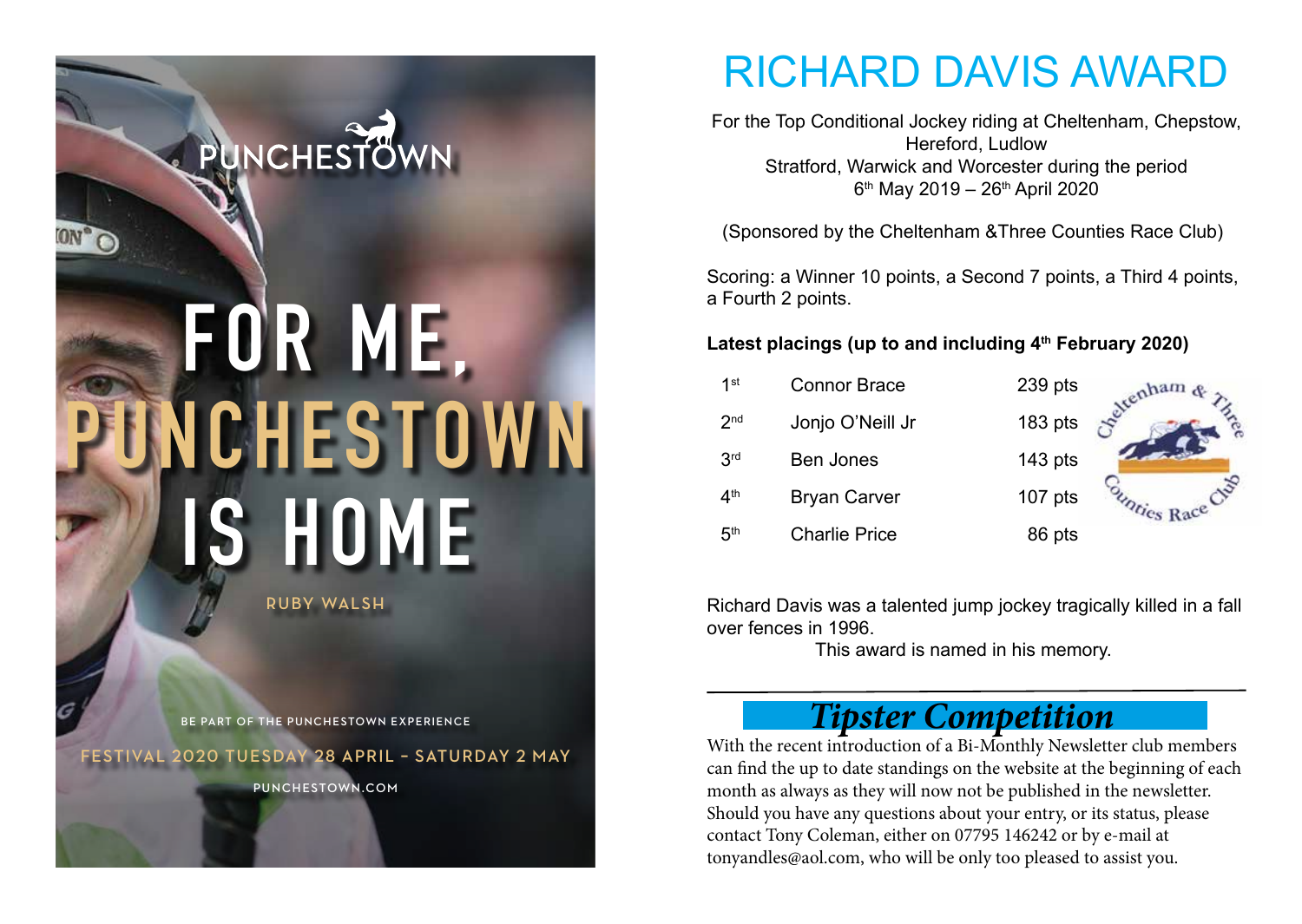## *The Adventures of Dodge and Pacha ............ By Lucy Sharp*

So, you may have all noticed that I have been slightly quiet this winter. I gave the boys the winter off to relax and just chill. I like to give horses just out of training a good break before they start their new life so Pacha has now had a good 8 months off from when he retired with a little walking in the summer months when the sun was out.

They are now back in work and in full swing, getting ready for different things.



Pacha is in the process of getting ready for hunting. In February we have the local hunt meeting on the family farm so we are going to make our debut then. One of my friends is bringing her youngster out too so we will have a good day galloping around the countryside. He has been hunting a few times in the past and loved it. He had to go hunting in the early days when he made the change to go hunter chasing. Everyone that rode him, completely loved him and had some great days out. Very much looking forward to going out with him.

Dodge is on his normal path for this time of year. We are getting ready for The Cheltenham Festival. We have been invited back again this year to take part in the RoR parade on the first day. We are very much looking forward to going back after attending the parade 2 years ago. We missed last year unfortunately as it was just too hard with everything going on with the

flu crisis. But, onwards and upwards. Off we go again... full steam ahead.



Dodge was also asked a couple weeks ago to take part in ITVs 'where are they now' segment on the opening show. We had great fun filming our clip for the show and we were honoured to be asked to take part in it due to his win in the Clarence House Chase in 2015. It indeed brings back some amazing memories and made me want to look back on some breathtaking photos that were taken by some brilliant photographers. That, was the best season of my career in racing for definite.

See you all at Cheltenham. Love Lucy, Dodge and Pacha x

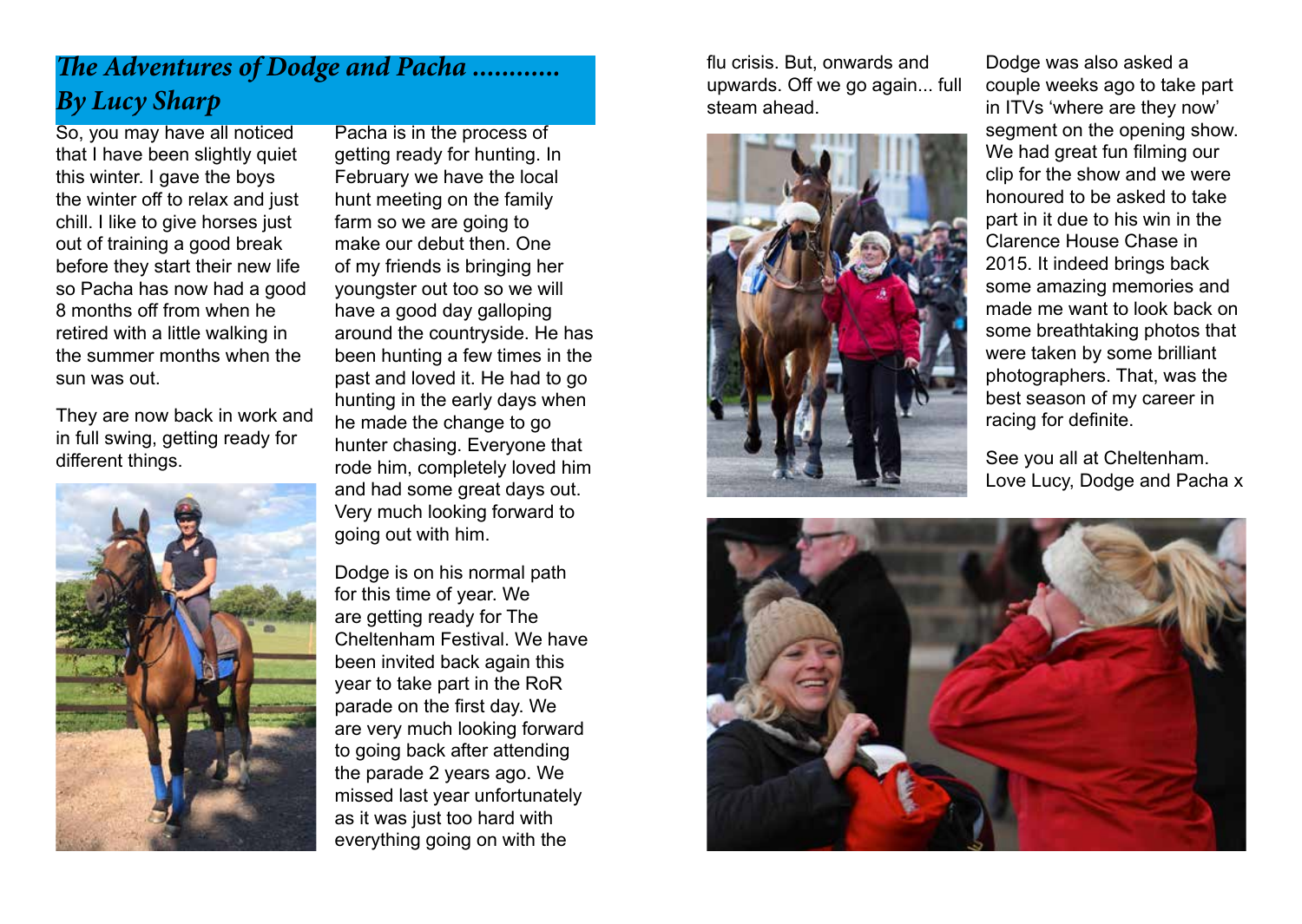## *New Years Day at Cheltenham with a difference ....... By Katie Miller*

New year's day racing at Cheltenham is always a special day. Whether it backing a winner or just having a nice day out with friends, it's always a good days racing.

For me, this New Year's meeting was a bit different. The Inner City Farm my Dad and I volunteer at, the St James City Farm and Riding School in Gloucester provided animals for the youngsters visiting the Family Fun Zone to meet. The 'big beasts' and the ponies had to stay at home but we had rabbits, guinea pigs ,chickens, owls on display. We also brought up the Equisiser used by our pony racers; our young visitors were able to put on some silks and ride their own Cheltenham winner. The Farm was busy all day; Dad

and I popped in a few times during the afternoon to help out and chat to the visitors. My favorite part was definitely the Equisiser, even if I am not very good at it. As the resident National Hunt experts we were asked for a few tips from our volunteer colleagues – not that we managed to pick out many winners for them! The other nice part of the day is meeting up with friends and wishing them a good new year. We bumped into loads of people; many from the race club, as well as the friends we have made at the Course itself. It was also lovely to catch up with Debbie and Ian of #GoRacingGreen. It's amazing to think that last year this initiative did not exist yet in less than 12 months it's resulted in several

courses setting aside 'quiet' areas for race goers with mental health issues and providing training for staff. You may have caught Debbie talking to Oli Bell on ITV over the Christmas. No matter how early you arrive the first race always seems to spring up on you and take you by surprise. Today was no different, we almost missed it!! I am very glad we didn't though as it was very exciting with Imperial Alcazar and Paddy battling it out with Protektorat and Harry. It was nip and tuck all the way to the line with Paddy just getting pipped on the line but eventually, and in the opinion of some, controversially being awarded the race following a Stewards Enquiry For the second race Dad and I were joined by a young Portuguese lady who is studying in Gloucester and volunteering with the Farm. This was her first experience

of a British race track and I enjoyed showing her around and picking out the horses and jockeys to watch out for. I picked Cogry out for the Markel Insurance Handicap and he gave me a great run finishing 2nd to Doing Fine trained by Neil Mulholland. We had a great day with the club visiting his Yard a few seasons ago.



Now I have to say like quite a few people I was hoping that Champ was going to win the Paddy Power Broken Resolutions Already Dipper Novices' Chase and it looked for a while that I'd have my first winner of the day. However a crashing fall opened up the race for Magic Saint ridden by Danny Cook and trained by Sue Smith.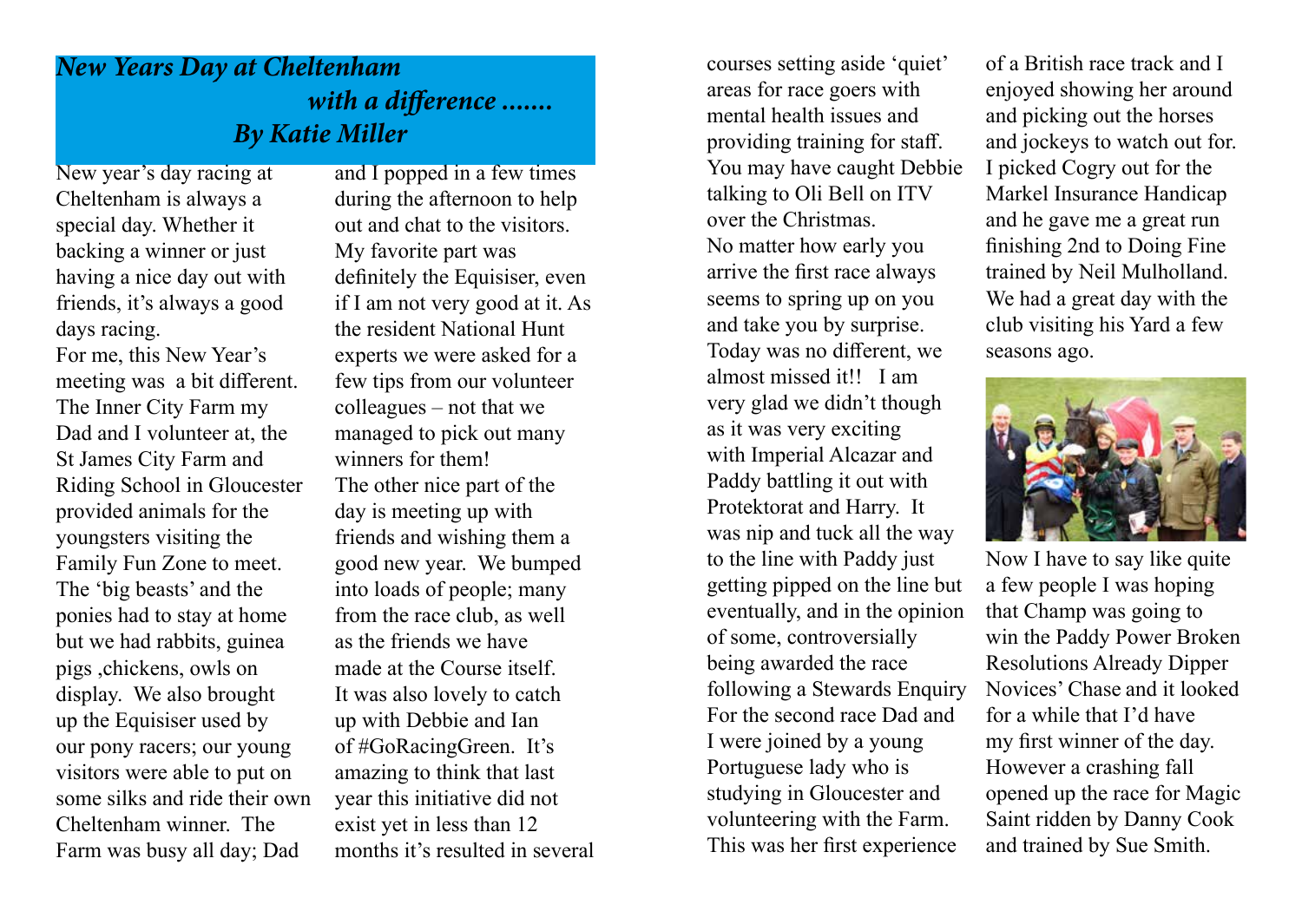It was a great relief to see Champ and Barry up on their feet. I was delighted that Garo De Juilley came fourth for Sophie Leach and Paddy. Sophie has been a great supporter of the Farm and its pony racing so it's always great to see them back in the Winners Enclosure.



So onto the fourth, The Paddy Power Handicap Chase with as top class field of 12 very good horses looking to take home the spoils. Oldgrangewood, Saint Calvados and Lalor all come so close to winning, which made for an epic photo finish. It's always amazing when there are so many horses in a photo finish and I think that that may be one

of the closest finishes I have ever seen. This time the Skelton's came out on top and our Portuguese friend got to hear a real Cheltenham roar.



I lost Dad at this stage!! To be fair he had to go back and help out in the Family Fun Zone, so I watched it with Debbie instead.



The Paddy Power 69 Sleeps To Cheltenham Handicap

Hurdle included lots of big names including Might Bite, Beware The Bear and the greatly name Who's My Jockey. The winner, Skandiburg, ran a good race under Gavin Sheehan for the Olly Murphy team. It was not to be Might Bite's day; he'll always be a favorite of ours; hopefully Mr Henderson can get him back to winning ways soon. Dad was hoping that Quel Destin would do the honors in the Dornan Engineering Relkeel Hurdle as its in his Tipster Competition team.



Sadly for him the points slipped by this time (good news for my team though!!) with Summerville Boy winning very well for Tom

George and Jonathon Burke and second for Roksana and Dan and Harry Skelton.



We missed the final race as it was back to the Family Fun Zone to help put the animals back in the horse box. It was won by Audacity for Warren Greatrex and Gavin Sheehan. Overall it was a very good days racing. We saw some great races, met lots of friends, chatted to lots of folk in the Fun Zone and for the first time ever stroked a rabbit and held a bantam at a race course!

Here's too many more happy days racing in 2020.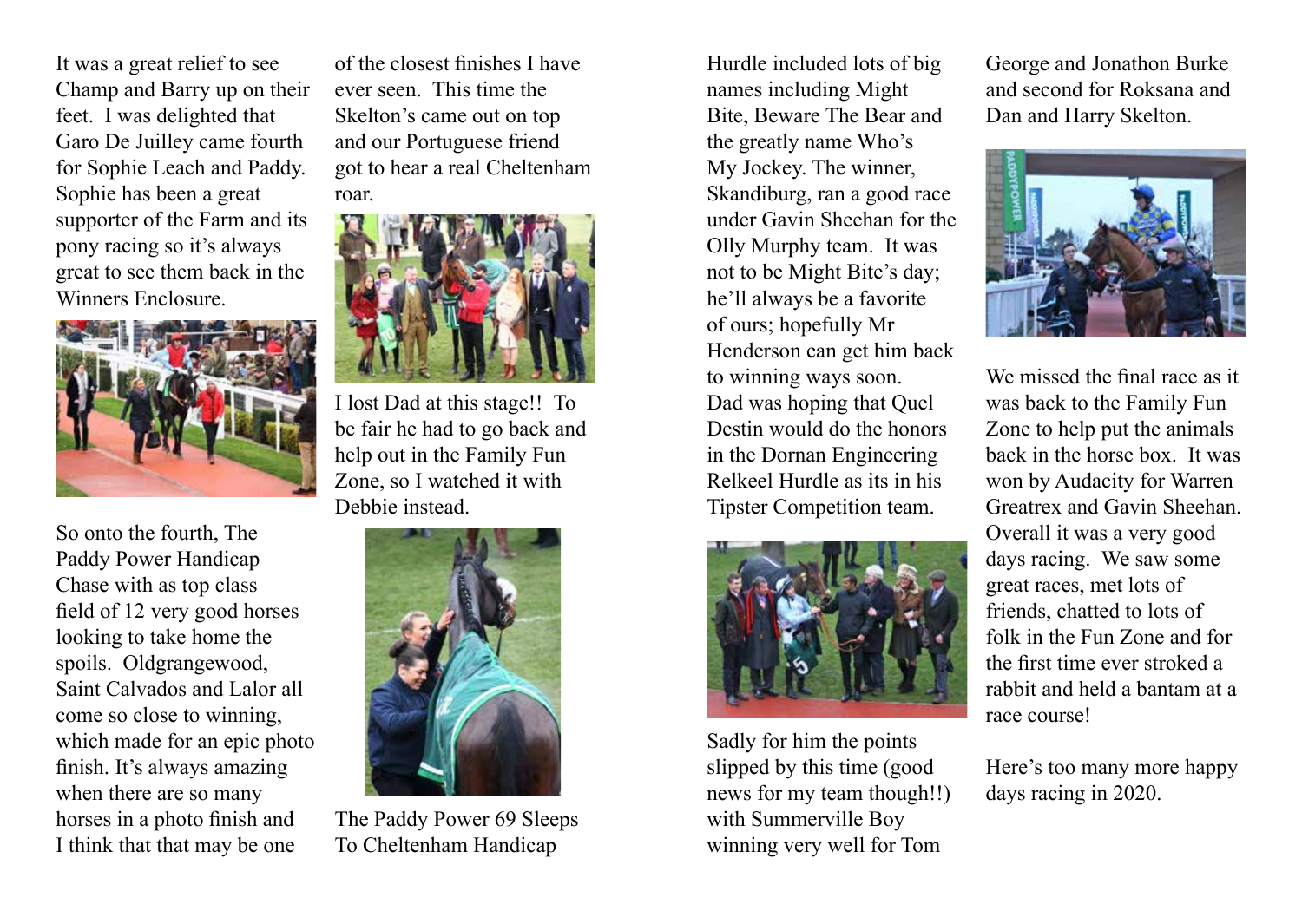## *A Day Out At Sandown By Dick Purcell*

A Grand Day Out

Saturday 4<sup>th</sup> of January your Chair and I met up at Tewkesbury on a gloomy morning and set off down the M5 for the South West. We had no particular reason for attending Sandown Racecourse save for the chance to watch the Grade 1 Tolworth Novices Hurdle with 50 grand up for grabs and the Class2 Veterans Handicap Steeplechase with the princely sum of £100000 in prize money with 46K to the winner. OK ,reason enough I think. As the few who know me, and the many who know Sarah will vouch, neither of us are good talkers so it was a complete surprise when I missed the M4 exit for my usual route to the course.

With fingers firmly crossed we took the alternative route via the M25 and the A3 to Esher and the course. Fortunately the motorways were recovering from the New Year along with their users and I got away with it.

We arrived on Portsmouth Road Esher to find the sky almost as grey as the Tewkesbury one with the London skyline virtually hidden. Within minutes however the cloud dispersed, the far off Wembley arch sparkled, and we had wall to wall sunshine for the rest of the day, in the local parlance "Cushty"!. The first a Juvenile Hurdle was won quite easily by the Henderson/ Nico Palladium the odds on favourite. It ended up a four horse race when Michael Scudamore's Mr Chua failed to appear due to travel problems and it soon became three when Emma Lovell's Zarafshan fell at the first. A pity because she seemed quite upbeat about the four year old colt. The heavy ground was not the best for four year olds.

Race two was a Class 1 Mares Hurdle won comfortably by the Paul Nichols/ Harry Cobden grey Silver Forever the only contestant of the four who seemed to cope with the conditions. The same combination also took the next with Mercy Mercy Me easily holding off Dr Newlands 7/4 favourite Dashing Perk in a pretty ordinary Handicap Chase.



Race four was not a complete surprise when Nigel Twiston-Davies and Jack Savage clung on by a short head in the Class 2 two mile Handicap Chase with Locker Room Talk. The decision not to run him at Hereford the day before was a sound one, but only just, with Ben Pauling's Delire D'Estruval

so close. How good to see Ben's stable going so much better. On to The Tolworth Hurdle where despite the sensible pace conditions again played a part and Colin Tizzard and the again excellent Puppy Power took the race comfortably with 5/4 Fiddlerontheroof who stayed on very strongly to prevail by 6 lengths. Gavin Cromwell's Irish raider Jeremys Flame looked about to give him a race but a mistake at the second last put paid to that. There may be better days for that one. Next was the one we were looking forward to the most, the oldies and not so oldies taking one another on over 3 miles in some testing ground. What a shame that the lovely Horatio Hornblower came to grief at the 16<sup>th</sup> when a close up third and what a joy



that he ran on with much enthusiasm

thereafter.

What a finish, Anthony Honeyball and young Rex Dingle with favourite Jepeck won by a short head from Sean Houlihan on Bob Bucker's Regal Flow who held off Robbie Power on the fast finishing Theatre Guide with Richard Johnson on the

tiring On Tour back in fourth. A great race justifying the trip in six and a half thrilling minutes of sheer enjoyment.

The lucky last ,I wish, was supposed to go to Nicky Henderson with the fancied and well weighted Gunnery the 9/4 favourite. It did go to Mr Henderson but it was 14/1 Mill Green ridden by Jerry McGrath who held on by three quarters of a length from Mr Tizzard's Eldorado Allen and Robbie. The owner and breeder of the winner Mrs Rita Brown was clearly delighted by the success in the winners enclosure.

A grand day out over we drove past the floodlights of Kempton Park as the evening racing was about to start, sorry I'm far too old for two meetings in a day,absolutely nothing to do with all weather racing honest !.

Couldn't miss the M3 this time and back in Worcestershire before 6.30, if you have never been give Sandown a try, the railway fences, the pond fence and the unique double last mean so much more when you have witnessed them in the flesh.

We also laughed an awful lot.

Editor will agree with this :)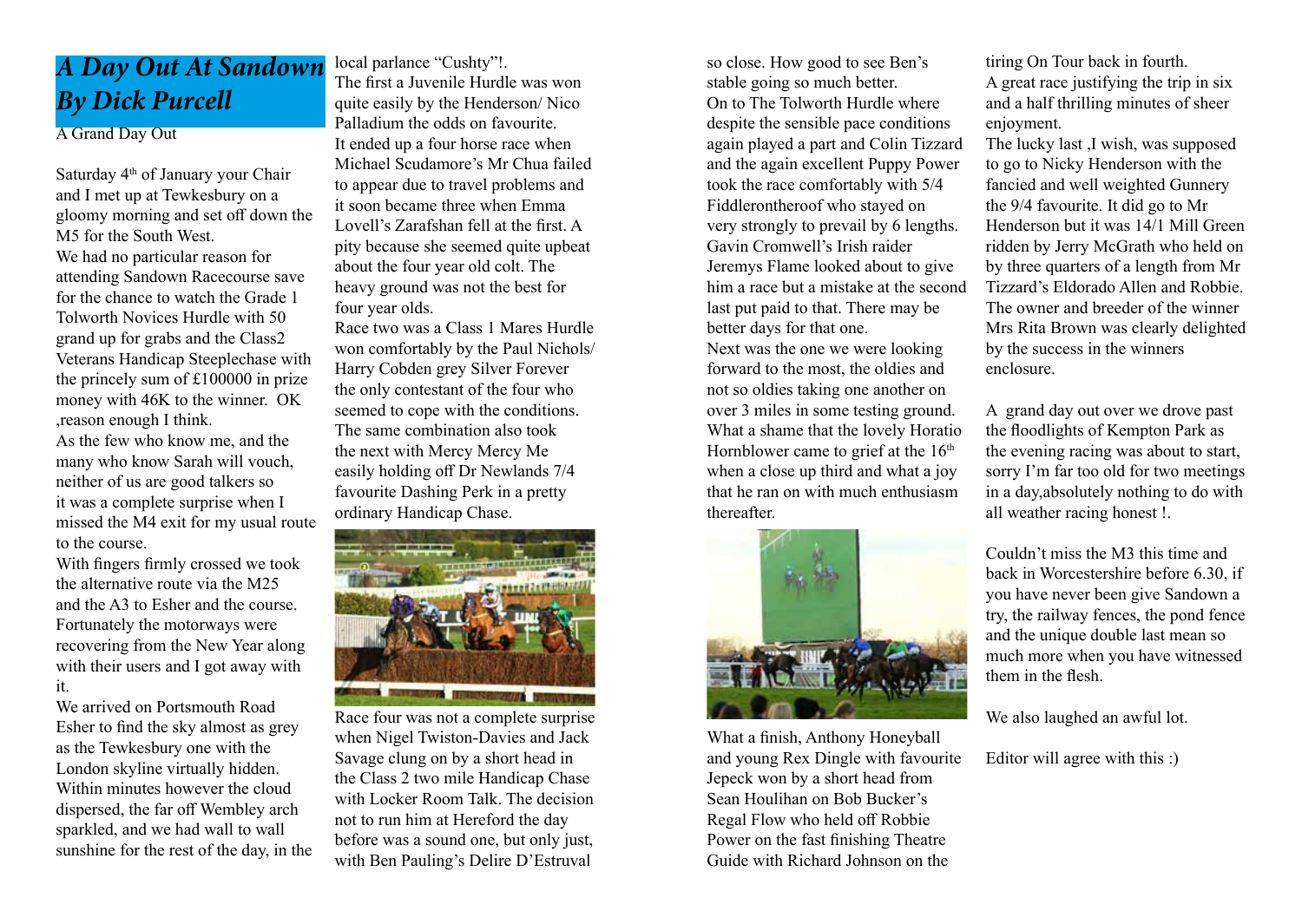### *We Are Nearly There ........ By David Massey*

As this will be the last article before we all head to the Cheltenham Festival in March, I suppose, as a pundit, I ought to do a bit of punditing and try and find a winner or two.

Now, I could concentrate on the big races but you'll be sick to the high teeth with opinions about them by the time March comes around (and you can read my thoughts about them on my other writing outlet, dailypunt. co.uk anyway). Instead, here's a few that are carrying a few of my antepost pounds in some of the other races. If so much as one of these drops in, I'll be delighted. Read on, dear reader…

#### **Tuesday - The Ultima Handicap**

It's a race that's been kind to me over the past few years and last year I found the 1-2. I'm hoping to repeat the dose with Big River, trained by Lucinda Russell. Let's get the negative out of the way first - he'll almost certainly hit a fence on his way around, just as he did in the race last year when seemingly getting outpaced and weakening at the time. He never travelled at all after that and was effectively tailed off three out, yet once his seemingly bottomless stamina kicked in from two out, he was rattling home and passing them for fun up the run in. At the death he's been beaten just over six lengths another furlong and he might well

have won!

#### Since being equipped with cheekpieces two starts ago, he's travelled and jumped a lot better unlucky to be brought down when cantering in the Borders National at Kelso and then making no mistake back there last time out, staying on well to beat Ami Desbois, the pair clear.

That earned him a 5lb rise in the weights, so he comes here 2lb higher than last year, but I believe he's a better horse. He will need some cut to been seen at his best, but a clear round and he ought to be there at the business end.

#### **Wednesday - Boodles Handicap**

Plenty of guesswork required as to what will actually run at this stage, but at 40/50-1 I'm willing to chuck a few quid at Repetitio. Nigel Hawke has done very well with him, and he's definitely happier since being equipped with a hood, which as expected, has settled him down much better and he's finishing off his races much better. His third to one of the Triumph favourites in Allmankind in November was a good effort, but he bettered that with a battling win back at Cheltenham in December, beating his elders.

He'll want further in time and the fact he's already had seven starts will be enough to put most off, as he's simply more exposed than the majority of the

field, but one thing he will do is run right to the line. Ideally there's a bit of cut in the ground, then he can put his stamina to good use.

#### **Thursday - Pertemps Network Final**

Those of you that follow my ramblings elsewhere will know that Rapper is one that's been on my radar for some time now, ever since his sixth behind The Some Dance Kid at Bangor back in 2018, and a race like this is always where I pictured him ending up.

And if Henry Daly has a plan to get him here, then it's working out rather well. His run over a trip too short behind Duke Street at Cheltenham blew a few cobwebs away, and then he was taken to Market Rasen to win his qualifier for the Final. And win it he did, showing that stamina was clearly going to be his long suit with a game, galloping effort, constantly responding to Richard Patrick's urgings. Then back to Cheltenham for a run on New Year's Day where again, despite constant pressure on the front end in the latter stages, he kept finding until the tailed-off Sakndiburg came with an irresistible wet sail in the last 100 yards. Nevertheless, that was an improvement again, and the 3lb rise he got will just about get him into the foot of the handicap.

He acts on all ground, is still improving, stays well and acts at Cheltenham. What's not to like for 33-1?

#### **Friday - Gold Cup**

Oh, alright then. I'll put one up for the big one.

If I told you there was a horse in here that was proven at the track, stays well, was tough, genuine, and on his latest start ran near to his career best, you'd be interested, wouldn't you?

Now if I tell you that you can have a double-figure price about him, that makes him even more interesting, yes? What's the catch David, I hear you cry? Well, it's not really a catch, but we probably need soft ground. which is why we are getting the price we are.

However, having said all that, Native River (for it is he) will get away with good to soft, but you simply wouldn't want it on the quick side. But that's really the only negative I can currently find with Colin Tizzard's evergreen 10yo, and of course, winner of this back in 2018. In the 2019 event he never travelled a yard, but still refused to lie down and stayed on for third. A change of headgear first time up this year saw him thrash Frodon at Aintree, and it does look like, as he's got a bit older and wiser, that he needs stronger headgear these days. But if he gets his ground, there's no way he's going off a double-figure price. Worth chancing, with so many other factors in his favour.

#### *Enjoy the Festival!*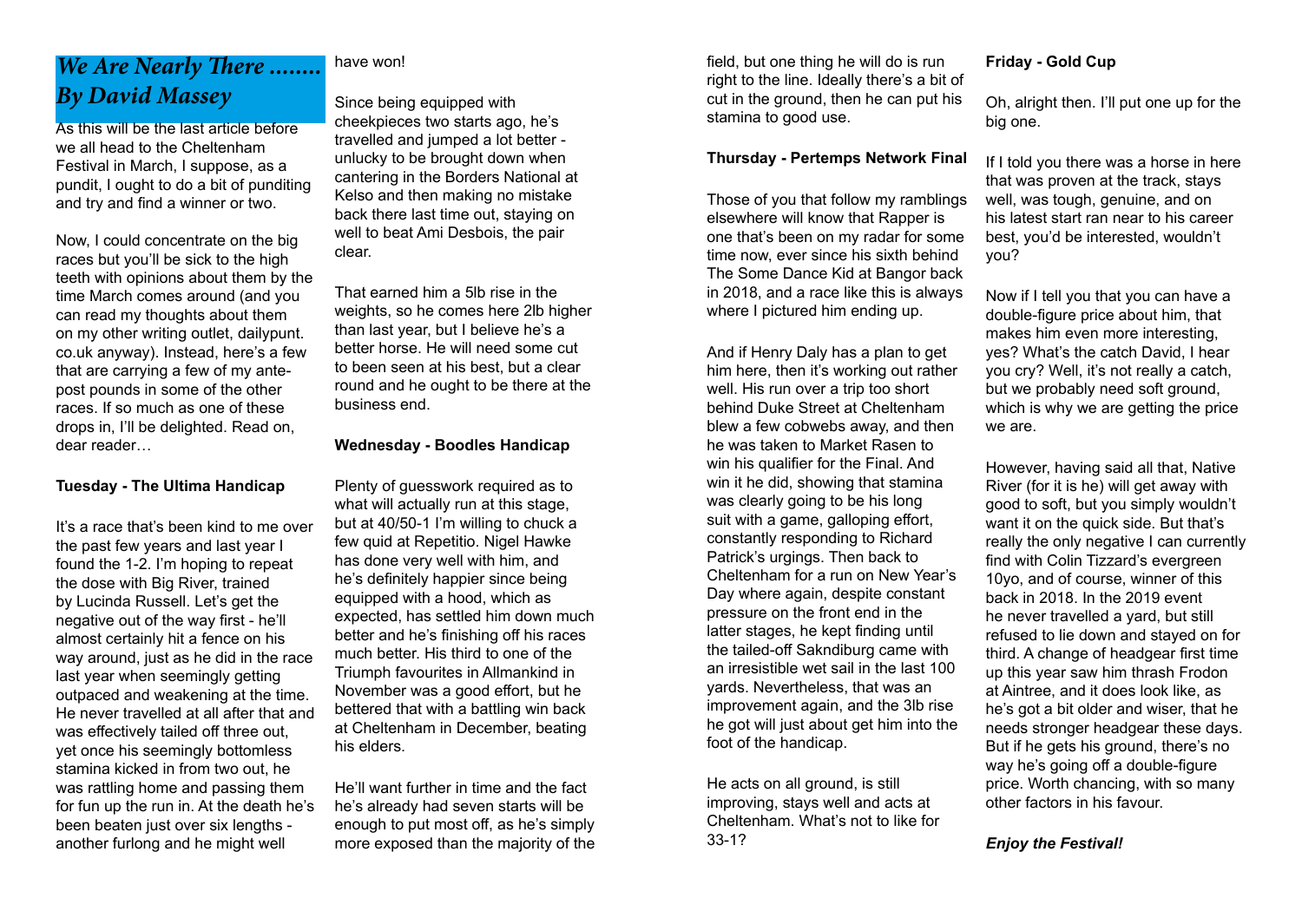# *John Hales Article*

It is always very exciting when a young horse has a run of success especially so close to the Festival. Maire Banrigh has now won 5 on the trot including being unbeaten over fences. She is due to run this weekend and I will forward my article after racing on Saturday. Lisa and I want to break our record which stands at 5 consecutive wins by "One Man" If Maria Banrigh wins her next race she will have won 6 consecutive races. It will be an exceptional gelding who beats her giving her 7 lbs. Also Protektorat is due to run at Cheltenham this Saturday and we think a lot of this horse. I cannot wait to see him over fences. It is now Sunday evening and I was very pleased to see Maire Banrigh achieve 6 consecutive wins. She again was outstanding with an impressive round of jumping and accelerated away after the last fence to win this listed race. We have decided to target the Arkle at the Festival with an entry in another race (to be decided) as an alternative option. She has speed with a Stayers pedigree and now we can start to dream. Why not The King George next Boxing Day and the Gold Cup in 2021. Could she be the first mare since Dawn Run to win the Gold Cup.? It will be an outstanding gelding who can give her the Mares Allowance of 7 lbs. The name Maire Banrigh is a Celtic name and translated is Queen Mary. I am sure the Irish racing fraternity will now be following her with interest. In addition to Maire Banrigh we will have Politologue in the Champion Chase and Protektorat in the Coral Cup.

I thought that Protektorat We are still waiting to ran well at Cheltenham see Fidelio Vallis, Eclair on Saturday giving weight D'ainay, Flash Collonges away and we were very and Grandads Cottage. happy with 3rd place. He will There has been speculation have every chance at the that the Festival will go to Festival. Politologue has it 5 days but I am personally all to do in the champion against that change. The chase but I cannot forget his most important aspect is magnificent performance last year when he finished a close 2nd to Altior. We are behind with some of the young horses due to bad ground conditions and

I do not believe we will have more than 3 horses at the Festival.

to maintain the quality of The Festival and I believe the standard would drop because you are already seeing our best horses. Let's now hope we can all enjoy the Festival with good weather and racing conditions

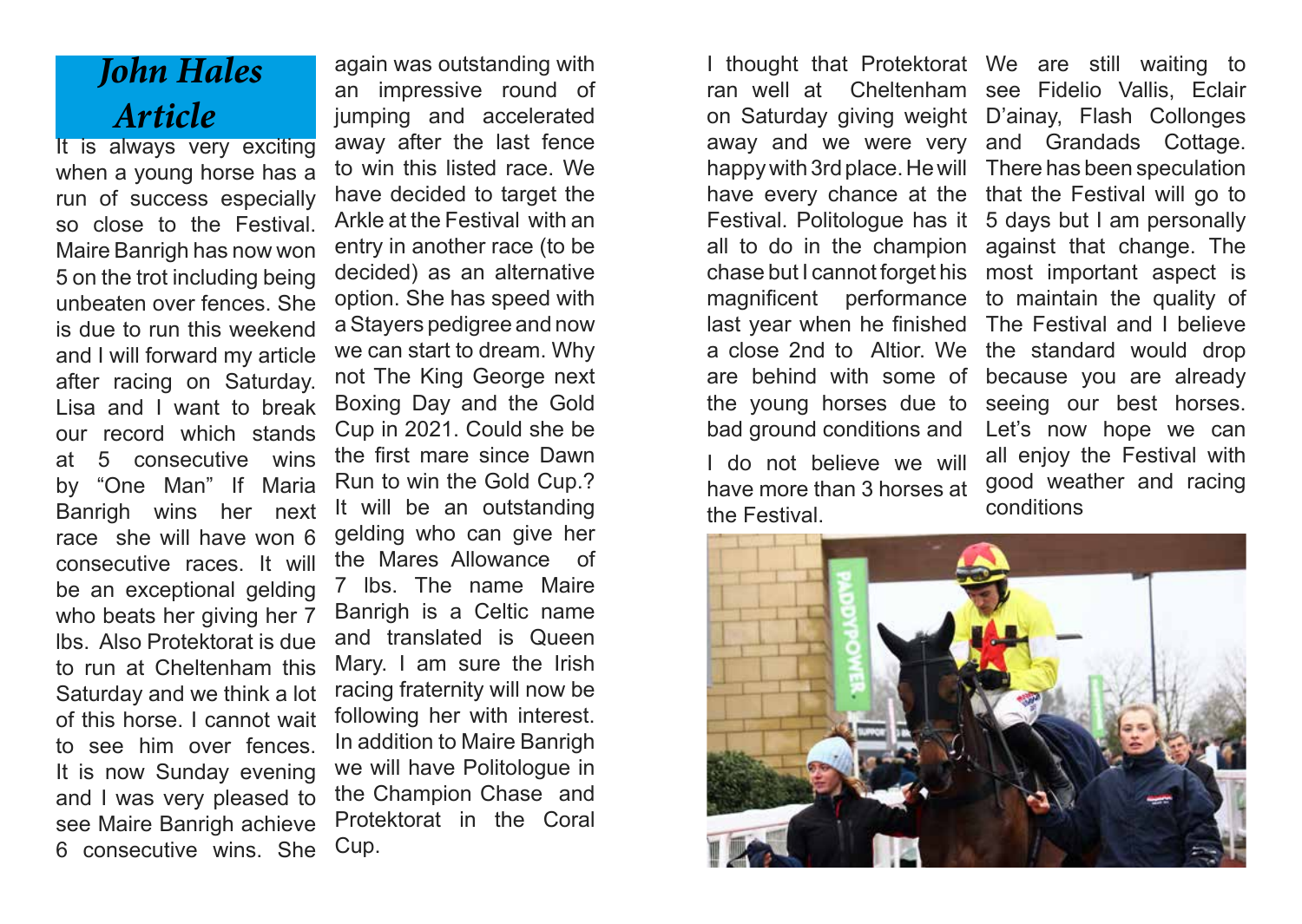## *Club Night*

Ben Pauling Evening at the CTCRC

Late November and time for the last club night of the year. David Massey was in the chair and the guest this month was Ben Pauling and his secretary Hannah Vowles. So after a brief introduction the first question of the evening was "what's been going on in November"? Ben explained that he doesn't like getting his horses in too early but after sending horses to Plumpton which did well it became apparent things were going wrong. Berboru a horse Ben believes should be rated in the 130's rather than 111 was a good example as it blew up when it should have been winning. After much searching for reasons and lots of food testing he discovered his feed was low in potassium. The levels should be around 2% but was found to be around half of that. Now it has been sorted he is confident the horses will be back up to form by early December.

 This setback hasn't stopped the fun though. Ben has been training now for 6 years and likes a bit of fun but doesn't like grumblers or sicknotes, they might as well clear off quickly as there is no place for them in the yard. Hannah met Ben 13years ago in Lambourn. She got into racing via horse insurance which she got into after her A levels. Through this, and a chance meeting with Pat Eddery she moved onto running Pat's racing syndicate. Bens

route into racing started early as he is a farmers son and from the age of 11 was riding seriously. However after getting barbed wire in his eye a few years later he ended up in hospital where a rookie doctor discovered a hole in his eye. After surgery and a period of 7 days lay face down he was he was turned down for his jockeys license by the 'notorious' Dr Turner, which didn't go down too well with Ben. It did however give him the drive and determination to get into training. He got a job at David Redvers on the flat it became boring reading sales catalogues so went for an interview with Nicky Henderson who forgot that he had arranged it. After initially giving the job to somebody else Nicky did offer a position to Ben. On his first day he was greeted with "are you the new useless assistant"? And " I hope you can drive a horse box "? At this point, not wanting things to get off to a worse start, our guest may have told what is known as a lie! Things soon settled down though but Ben did notice that there wasn't much fun in the yard. This was the year Punjabi won the champion hurdle and only four people celebrated. Tom Symonds was the other assistant in the yard and whilst they formed a firm friendship they were different characters. On the first day they met Ben suggested a pint after work and Tom asked if he could in future let him know on a Sunday as he liked to plan his week. Ben obviously had an effect on Tom though as on a morning after a celebratory night

nobody in the yard could find Tom. He wasn't at home according to his mum but she did track him down to a local police station as he had been found fast asleep in a lay-by by an off duty copper.

 On the horse front the yard has high hopes for Bright Forecast who has had heart problems but is now ok and going chasing after finishing third in the Ballymore. ChessPlayer is a bumper horse who will be aimed at Aintree and Punchestown in the spring. There are also hopes for Unai, a Munir and Souede owned horse, and The Captains Inn who likes heavy ground. Hannah likes Nadaitak, mainly as he is stabled close to her office and has a lovely temperament.

 Ben likes to buy young horses himself as agents charge around 5% and has a number of 3 year old store horses. The yard can hold up to 84 horses in total and after a bit of discussion with the landlord now has round and uphill gallops.

 The final part of the evening was to give us a horse to follow for the season and both Hannah and Ben agreed that Ravens Tower would be worth following. So with good horses and loads of laughs guaranteed it seems like the Pauling yard would be a fantastic place to be involved with.

Mike

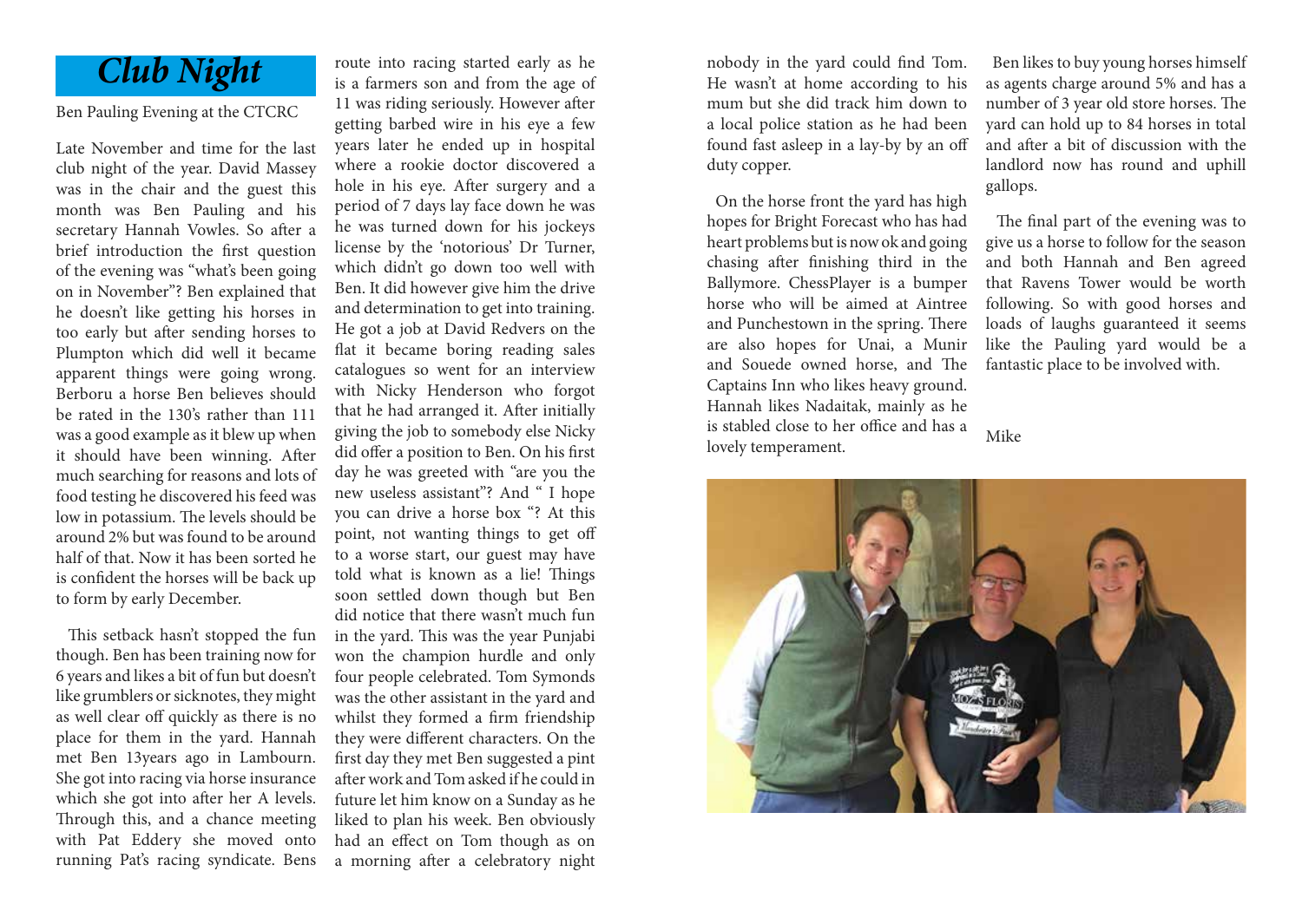# *Stable Life at Jonjo O'Neill Racing By Jo O'Neill*

14<sup>th</sup> November: On a dismally dark wet Thursday, I took Bhutan to Ludlow. Jonjo's youngest son AJ came in the lorry as he was on board! We had the craziest journey there with flooded roads. Water cascaded off the fields, spilling out of clogged ditched; one car lost its front number plate through a flood, it was left floating in the wake! At one bend, there was a Road Closed sign. AJ and I looked at one another: "Go on," he said and, due to the higher ground clearance on the two-box, we didn't flounder.

I must mention how amazingly kind Bhutan (Boo) is: a gentle dapple grey with a sweet disposition. I was absolutely delighted when Boo won, giving AJ his first ever winner. I felt proud to have led him up, like he was my little brother (I did take him and Jonjo Junior to see the last Harry Potter film a few years ago!) Even more proud was mum Jacqui, who clapped us in. As I charged up to them, AJ gave me a big smacker, muddying my face and making my bobble hat sit skewwhiff. Yet, it didn't matter – it was a fab afternoon, and Boo got lots of fuss! By the time the three of us loaded up, it was pitch black, but the roads were easier to negotiate, the floods having subsided a little.

 16th November: I was delighted to go to Cheltenham with Prefontaine. Even though he hated the ground and finished  $7<sup>th</sup>$ , it is always an amazing place to go. I was also pleased to be there for my friend Gemma McQuillan from Nigel Twiston-Davies', for 'her' beloved Splash Of Ginge retired after pulling up in the

Bet Victor Gold Cup. She came and found me afterwards to tell me, all smiles that he retired in one piece. Gemma and Ginge have always been a double act and I recall helping her one Saturday years ago put on his bridle at Wetherby. Happy retirement Ginge – what a servant you were!



 23rd November: Soaring Glory won an Ascot bumper well. He's a talented young horse, who will hopefully go far. A lot of credit goes to his groom Georgia Plumb, who has ridden him every day, including her Sundays off.

 One evening stables, I worked round my horses as usual and was shocked when walking into Arrivederci's stable he pinned his ears flat back, glowering at me. Arrivederci (or Lucky as I nicknamed him) is the sweetest, friendly horse. I did a double take, seeing the dapples on this grey were different. It was definitely not Lucky but Bean In Trouble masquerading as Lucky. Both had been ridden that morning by jockeys and must have been swapped over accidentally when coming off the walker. (That's a

good example why we check each horse's microchip number before taking them racing!)



November's Employee of the Month went jointly to new recruits Sydney Smith and Megan Petrie. Coming from the Northern Horseracing College, both have made brilliant starts to their new job. Megan, 17, is here as a yardie, has also started to run the 'spa', treating the horses with magnetic rugs and in the solarium. Sydney, also 17, has worked hard, been cheerful and has improved her riding lots. Before going to college, she had never sat on a horse.

 2nd December: Jonjo Junior rode out his claim on Adicci at Plumpton. Another milestone ticked off by our hugely talented young jockey.

 7th December: At the end of a busy week, Lucky ran at Sandown, back over two miles. Dream Berry was our other runner. Rachel McMahon joined me in the task of shampooing the pair. At least, Lucky is dappled, whereas Berry is flea-bitten white! After forgetting my

grooming kit at Doncaster, I took the accessories like cross noseband, boots, tongue-tie, breast girth and lead rein but forgot a second bridle. Fortunately, all was ok – we just cleaned Lucky's and added the vital bits. I was just fortunate that the first runner didn't fall and damage the bridle. Rachael and I had a brilliant day, with both horses finishing second. We laughed a lot, especially about my ability of forgetting things.



 10th December: At Fontwell, on another wet, cold day, I took Quarenta. He is looked after by yardman John Dina, who is not a driver so I luckily stepped in. Normally, in 2-3 runner races I lead up the underdog – in the past, It's A Gimme finished second (or is it last?) and so did Prefontaine this season. I wasn't very optimistic but Quey won – hacking round behind the pacemaker and passing him out just after the final fence. It was lovely to lead in a winner for his owners, Sir and Lady Broughton.

 Have all my days racing been wet and cold? December 12<sup>th</sup> definitely was so grey and abysmal that I deemed it too cold to wash grey When You're Ready. He is also another of John's horses – and our only runner at Taunton, so I got to take him for his first run over hurdles.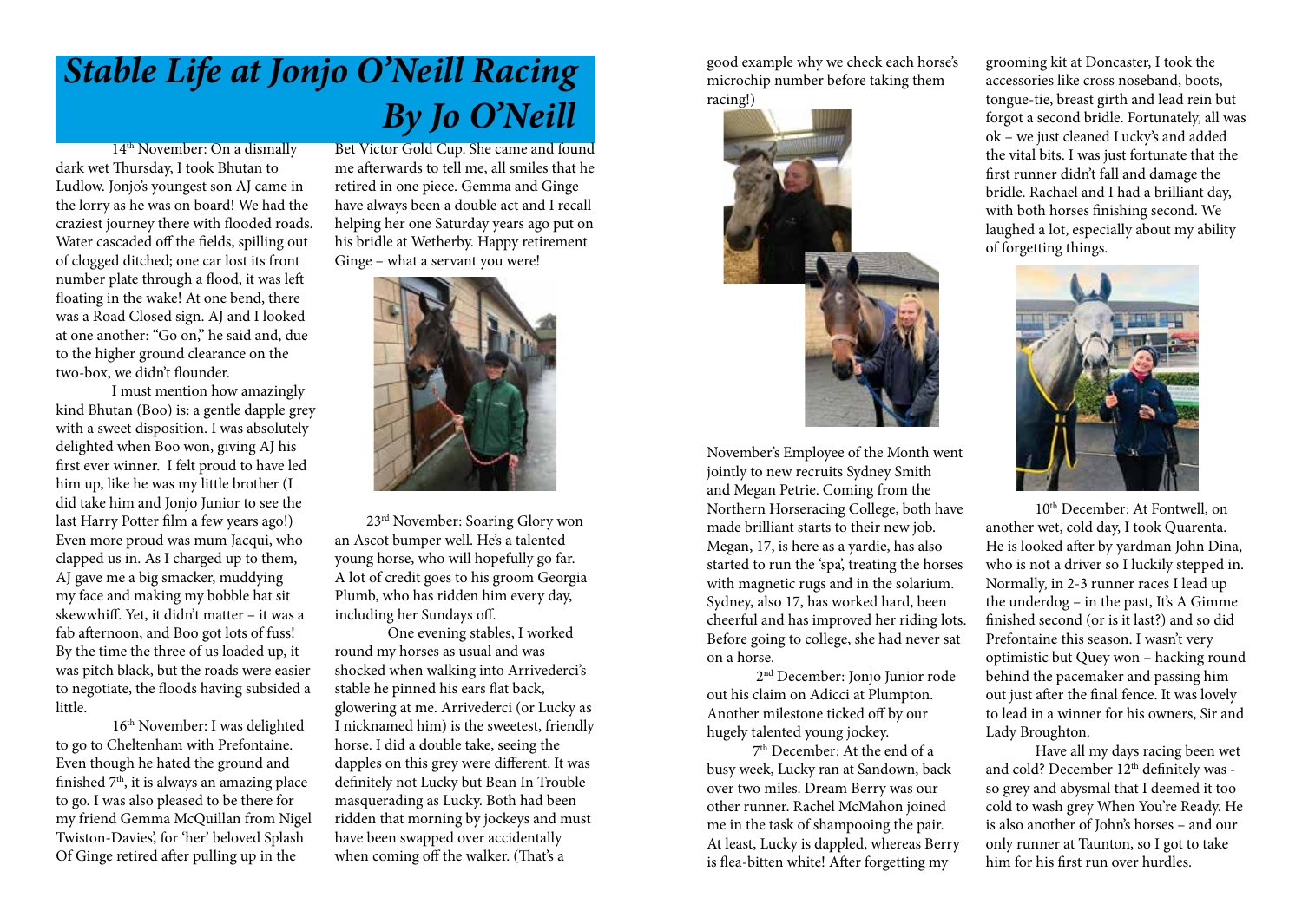I asked the valets if Dickie Johnson could weigh out early so I could saddle in the stable yard. Fortyfive minutes before the race, I waited alongside Alex Walters (head of travelling to Jamie Snowden), gossiping and having a laugh when her jockey Gavin Sheehan and Dickie strolled past, carrying their big bags and Costa coffee cups.

"Do you want an early weigh out?" Gavin asked Alex.

"And you?" Dickie asked me. They both dashed into the changing rooms. Moments later, Dickie stood on the scales in boots and breeches, topless, body protector and silks in hand. A woman made of less sterner stuff tan I would have had heart palpitations. For an 'older' jockey, Dickie is very muscular and fit!

 When You're Ready jumped well, ran on really well to finish fourth and was a pleasure to lead up. So, inspite of the bad weather, we had a good day together.

14th December: The sun shone up at Donny, but it was bitterly cold. Prefontaine (Stevie) ran in the juvenile hurdle and danced round the paddock. Normally I practically drag him! Yet, he was enjoying the sunshine and looked pretty enough (despite wearing blinkers) to win the best turned out. Sadly, he came last on soft ground he loathed – hopefully it will dry up soon!

19th December: I took Notawordofalie (Tabitha) to Exeter. It was so wet and cold, and I led her up in torrential rain. Her tiny hooves skittered through the puddles in the parade ring. Tabby did win the turn out, but I could imagine the sponsor just quickly picked the first plaited one! She finished 6<sup>th</sup>, running ok on ground that was awful. After three races, the rest of the meeting was abandoned.

21st December: March Is On (nicknamed Marty) ran at Ascot. It is another place I always love to go – it's so smart, down to the race day stewards wearing bowler hats! Marty was running well, loving the soft ground but he was hampered and nearly brought down by another runner stumbling in front of him. The main thing was that Marty was unhurt.

Jonjo Junior later won a Lester for Conditional of the Year. All the awards are voted for by his fellow jockeys and this was a massive achievement.

Owners Sir and Lady Broughton sent the yard four Christmas sponge cakes, which flavours included chocolate, millionaire's, lemon and carrot! Each was beautifully iced in their green and red colours. It was such a kind generous gesture and definitely started Christmas off early!



The night of the 23rd was the staff Christmas party! Initially, everyone met up in the owners' suite for the preparty! Here, the alcohol flowed freely and then we piled onto the bus that took us into Cheltenham to the bar Aquavitae. We had another fun party with lots more drink, and there was a limbo pole, Jenga,

beer pong and a photo booth. The photos started off quite proper, then the poses became less classy as the night went on. Any girl who went in with Harrison past 11 o' clock was very brave! Even head lad Johnny Kavanaugh ventured in and there was a vision of him going very low at the limbo, proving he is supple!

Christmas Day proved crisp, cold and sunny. Having been Santa and Mrs Claus the past two years, I was rather half-hearted and wore an elf's hat this year. Katie Stubbs wore a jolly jumper but got too chilly and put her coat on. Work experience lad Jack Wilmot wore his red woollen jumper all morning. I was lucky that Christmas Day fell on my afternoon off, so I spent lunchtime onwards celebrating and eating at my parents' house.



On Boxing Day, superstar mare Annie Mc won under Jonjo Junior first time over fences at Wincanton. She is a credit to her groom Florin 'Fred' Mirea, who calls her his Princess and her regular work rider Matty Gill, who copes very well with her bounciness at the bottom of the gallops.

On New Year's Eve, Ionut Grabriel Ungureaunu (Gaby) and I set off for Scotland with Extreme Force and As You Like (Ruby). The horses were ridden out first lot, then we set off. I drove the initial stretch to Tebay services,

where we watered the horses and had lunch ourselves. Gaby took over the driving until about half an hour from Musselburgh, when we refuelled. It was my first visit to Musselburgh, so I was excited to tick another racecourse off. It took just under eight hours. The welcome was lovely from the yard manager and we unloaded in frosty conditions. It was freezing, creating rumours that racing might be off. We wrapped the horses up with extra layers and drove to the Premier Inn, where we were staying. A luxurious room each! After checking the horses once more, we settled down. Sadly, there was no Hogmanay celebrations for us, and I was tucked up in bed by ten!

I was up at 5:45 to feed and was utterly surprised when the frost was gone! It was a balmy 6˚ and racing would definitely be on. I really enjoyed my stay at Musselburgh, plus the track was smart and delightful. Everyone was friendly and welcoming, and there were bagpipes playing. EF ran well to finish third, but Ruby was slightly disappointing to finish 7th (he has since gone on holiday).

2020 started off well for me when on the 4<sup>th</sup> Arrivederci (Lucky) won over hurdles at Wincanton – his first win since his Hereford bumper. It was my only ever winner at the track and I felt proud of my boy. He is learning to settle and jumps so well. He is handsome too and won the best-turned-out, but I put that down to him being grey. It was a really lovely day as Maypole Class finished second in his race. The only aspect that marred it was I had not avoided an illness that had swept through each hostel in turn. Everyone was knocked sideways by the bug and, over the next couple of weeks, no one really escaped it.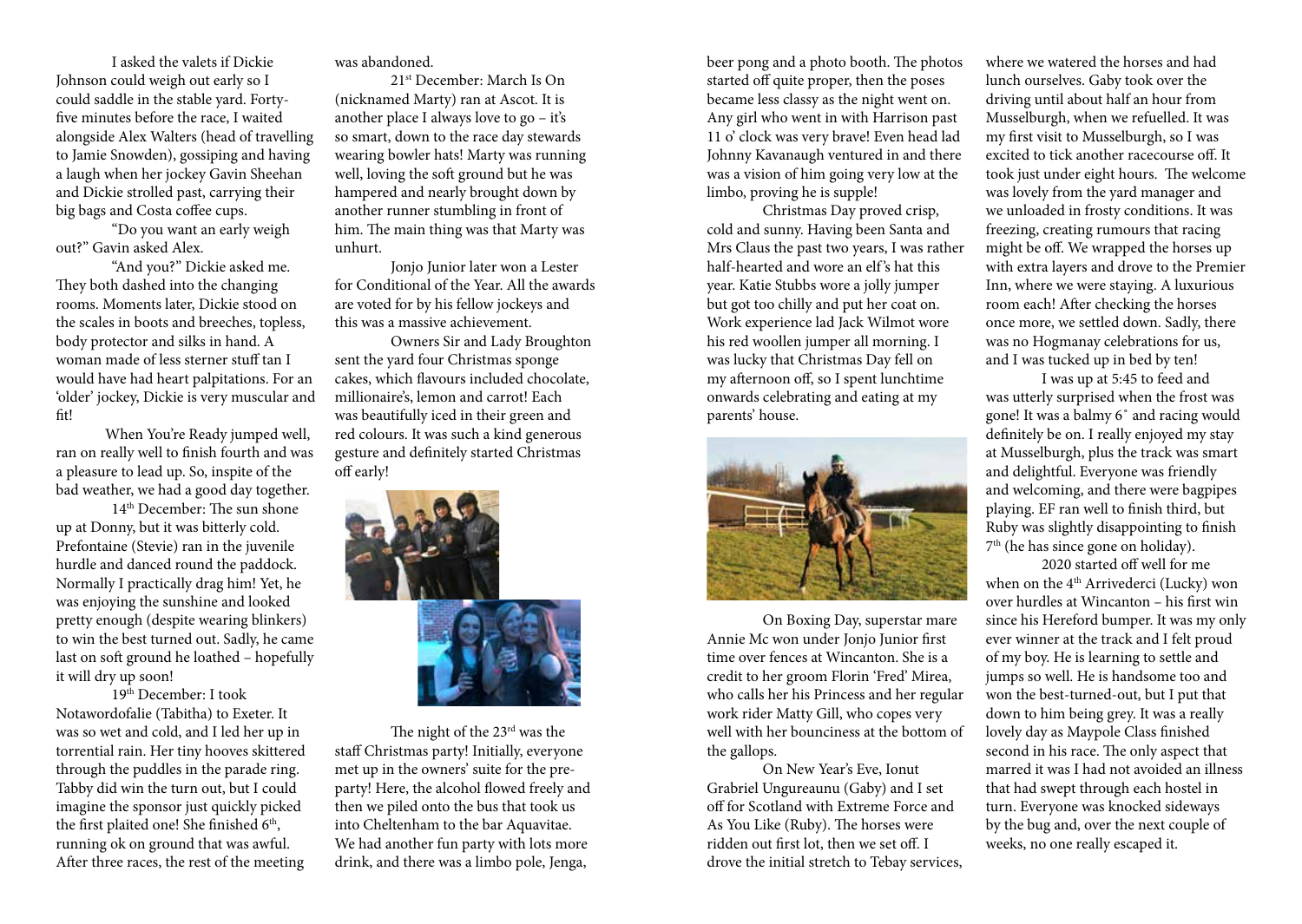### *Industry Interview*

As part of our ongoing interaction with personnel within the industry, jockeys agent, Dave Roberts kindly agreed to contribute to our newsletter.

Dave writes -

After thirty-three years as a serving jockeys agent I consider myself to be one of life's very lucky people. Working in a sport that I totally love; national hunt racing has been a major part of my family's life from a very young age.

In the early days when taking on jockeys Dean Gallagher and Richard Guest, I never expected to be as fortunate as I have been in dealing with several of the very best national hunt jockeys that have ridden on my watch. In the early days I became not just agent but friends with the jockeys I managed and several

of those relationships have lasted for decades. During that time you build up very strong

bonds and you experience many highs and lows but my motto in life has always been 'never say never' and this is what I hopefully reflect to my jockeys.

I always had great pleasure in taking on young conditionals and amateurs and nurturing them onto becoming successful professionals, that is a very rewarding part of an agents life and still is very important to me.



In my job I always say it is not like going to work, it is just such a pleasure to work in my hobby. I would say to anyone thinking of becoming an agent, not wanting a lot of sleep is a great asset (luckily I don't still) and also that you won't have much of a social life if you are

doing the job properly; It is very demanding on your time but at the end of the day there are great results and times which can never be swapped.

Within NH racing, I regret very few things but one is I am unable to go racing as much as I would like (about four times a year). I feel the demands on everybody in racing are very high and the amount of racing is enormous, so there are very few moments you can leave the bunker and go out. I hope that one day the demands are lessened and all staff and jockeys are given more breaks to recharge the batteries and recover, I know everyone would be healthier and better for longer breaks in the calendar.

As the new season progresses the number of winners that all my jockeys have on the board is very important to me as I have always judged the success of my own career on the total number of winners. I know that all my jockeys want to ride the big winners at the big festivals

but I judge my performance on numbers. I am nearing another personal landmark in my career in the next year or so and I believe you have to set goals in every aspect of life and my goals

are very high.



So now in my 34th season as an agent I see no signs of letting up and feel that with the amazing support from my wife and children and now my first grandchild (maybe a jockey in the future), I will embrace every minute of my blessed career and strive towards the high goals. I also thank all my jockeys,

current and retired, for without them, I would never been able to have had the fulfilling career that I have had.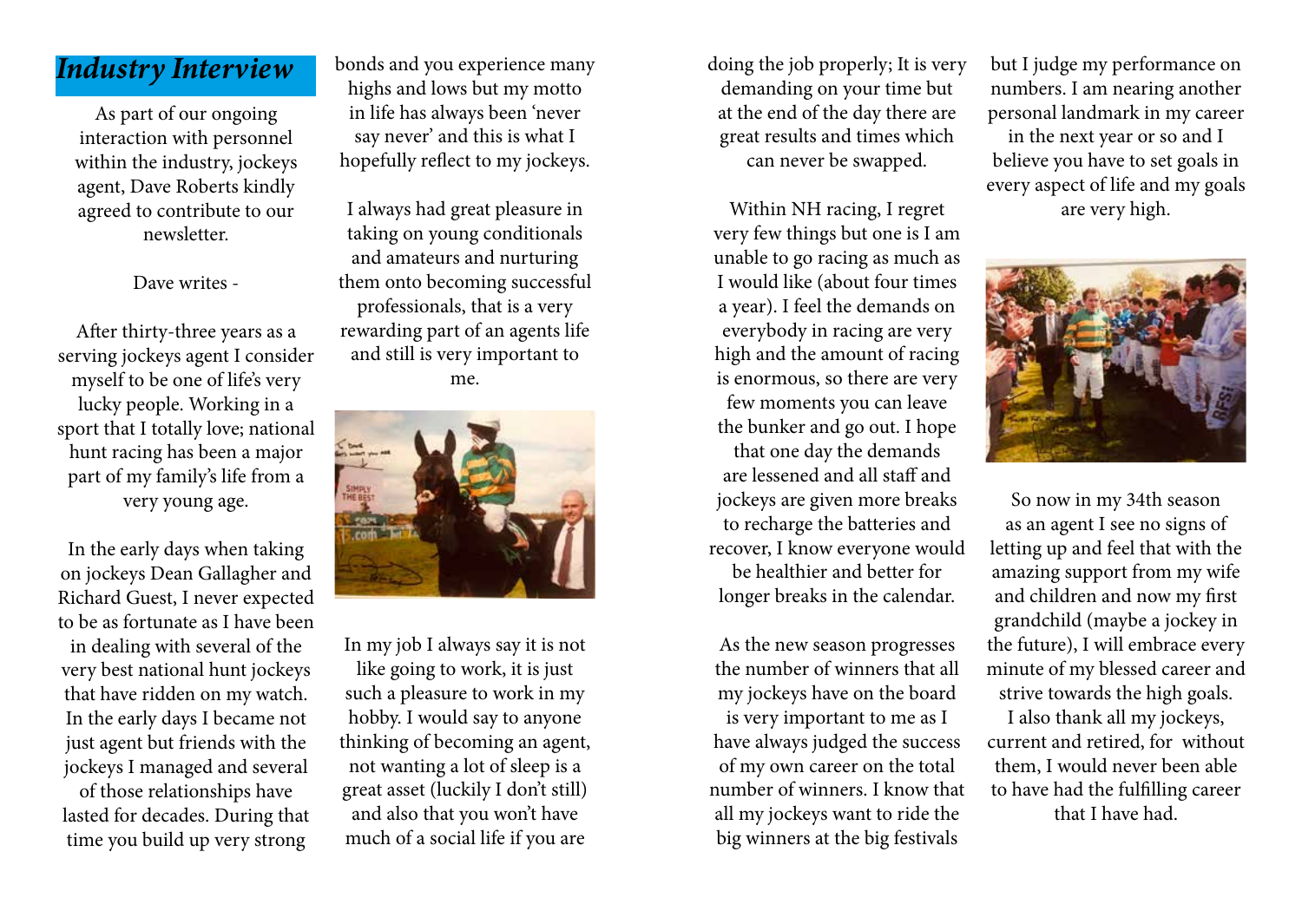## *Gary Witheford...... ......The Go To Man For Trainers*

Obviously we are known for dealing with horses that have stalls issues, we go to trainers' yards all over the UK to work the horses and then follow up by loading the horses at the races and we also deal with stalls tests and run the Barrier Trials at Lingfield and Wolverhampton.

Gary and Craig Witheford are specialist trainers of horses with behavioural issues. Having been known as the 'go to man' for starting stalls issues for many years, Gary has been totally dedicated to his work in racing since he first 'got the bug' at a young age.

 With Craig joining the team over 15 years ago, together they have become well respected in the industry. With Gary's repeated hints at retiring (that'll be the day!) Craig is poised to continue the good work so the last couple of years have seen many changes in the business and this continues into 2019.



With an ever-growing demand from Trainers all over the UK, Ireland & Europe, we offer a unique service at trainers' yards all over the UK, dealing with horses that have issues with starting stalls. This also involves follow up attendance at racecourses all over the country for stalls tests and support for tricky cases on a race day.



Gary is also an Official Advisor to the Turkish Jockey Club, spending several weeks each year in Turkey, training the stalls teams, stewards and starters and advising on welfare and safety improvements.

 Gary's passion for improving racing also brought about the introduction of Barrier Trials in the UK. These were introduced at Lingfield Park in April 2015 and are organised by Witheford Equine. They have become a key part of many trainers' programmes, with Wolverhampton Racecourse becoming involved in

2019. Gary and Craig believe these trials are key to supporting trainers throughout the UK and the aim is to introduce trials at other tracks in the future.

As specialists in dealing with starting stalls issues, we work horses at trainers' yards throughout the UK and also offer timed appointments for 'walk-through' training sessions at our base near Marlborough. This is followed up by attendance at racecourses to provide ongoing support all over the UK, Europe & RoW.

We used to start hundreds of yearlings at our yard and we also used to travel to John Oxx's yard every year to start all the yearlings for HH The Aga Khan and other owners, which meant that we started Sea The Stars! Amongst the many horses that Gary has worked with are names such as Advertise, Barney McGrew, Battaash, Mawatheeq, Mutawaqed and the previously mentioned Sea The Stars. Gary has also produced a book entitled "If horses could talk" giving a fascinating overview and insight into the behaviour of horse and how he adopts his training of them. More information can also be found on many social media outlets such as Twitter, Facebook, Instagram etc under the account title of @ garywitheford



Gary and Sea The Stars

The grey stallion with Gary was his beloved Brujo, who we lost in August, he used to travel all over the UK, including racecourses, showing Gary at work so he would be worth a mention as some members may have seen them. He was also on the front page of the Sunday Times magazine with Jilly Cooper, a huge fan of Gary and Brujo! They both also appeared at her book launch at the Mandarin Oriental Hyde Park Hotel.



Gary and Brujo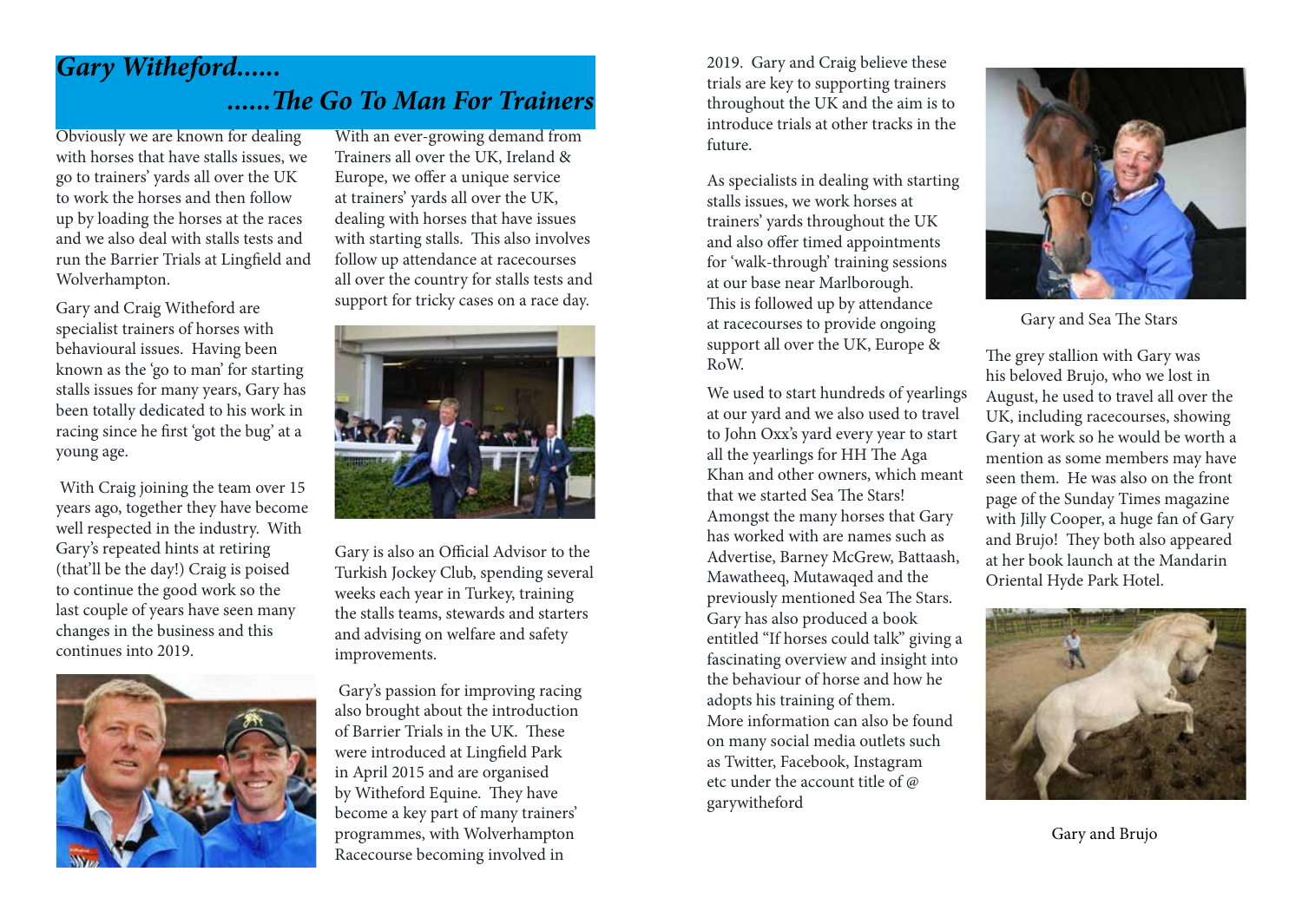# *Ben Case Stable Visit In Photos.*